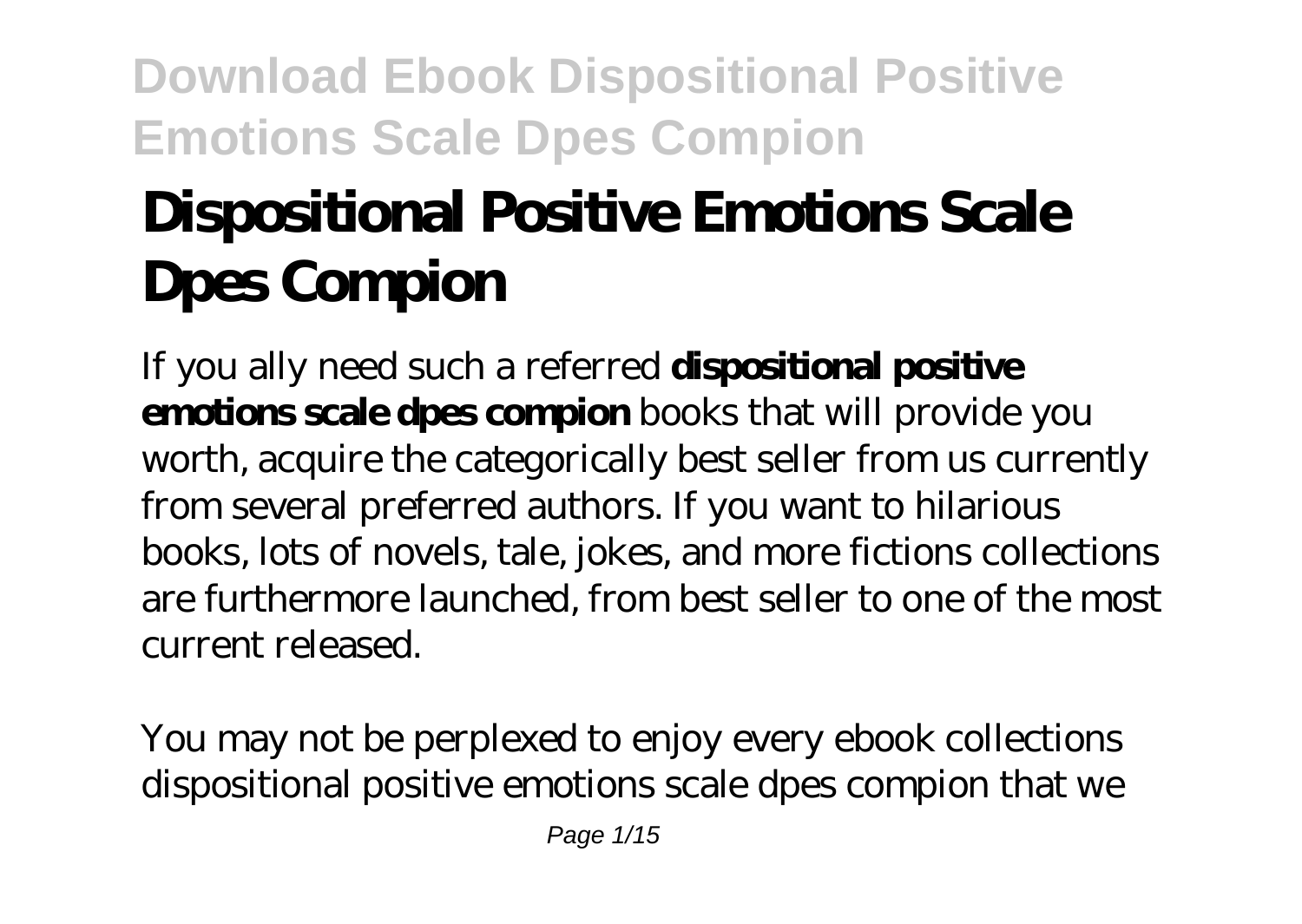will agreed offer. It is not a propos the costs. It's not quite what you need currently. This dispositional positive emotions scale dpes compion, as one of the most involved sellers here will very be along with the best options to review.

#### **Dispositional Factors - Obedience**

Positive Emotions*The positive effects of positive emotions* The Power of Motivation: Crash Course Psychology #17 Study Music Alpha Waves: Relaxing Studying Music, Brain Power, Focus Concentration Music, 16 Can You Have Positive Emotions in the Midst of Stress? **MMPI 2 RF Lecture 1** *What Are \"Positive\" Emotions? Learn How To Move Into An Emotion To Create Satisfactory Results* **Emotion, Stress, and Health: Crash Course Psychology #26** Ten Positive Page 2/15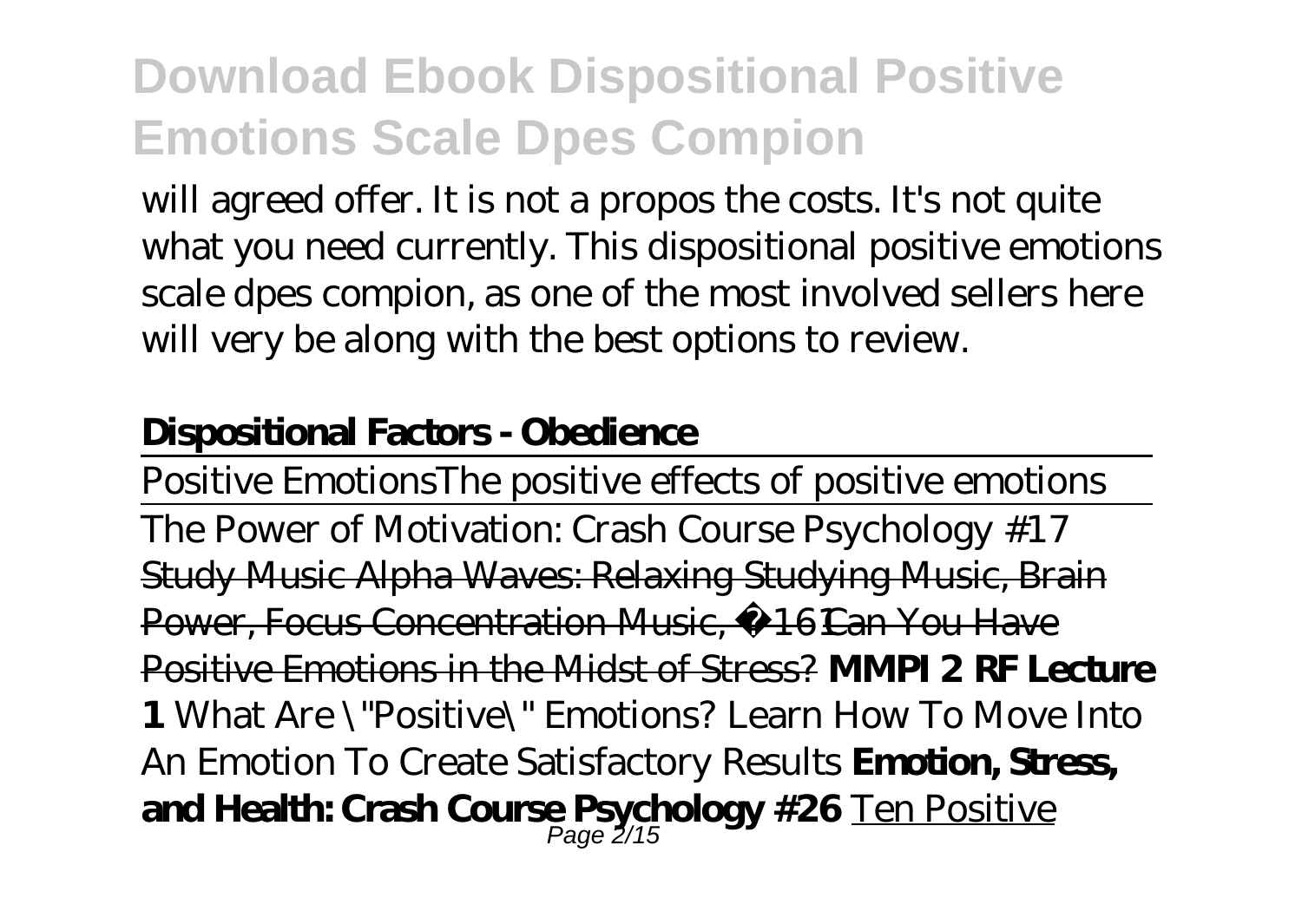Emotions *Measuring Personality: Crash Course Psychology #22* Is the MMPI Unbeatable? | Review of the Minnesota Multiphasic Personality Inventory **MMPI-2-RF: Basic Overview** How to Spot a (Potential) Fasc!st: The Authoritarian Personality Explained | Tom Nicholas Social Thinking: Crash Course Psychology #37 *Prejudice and Discrimination: Crash Course Psychology #39* Authentic Happiness by Martin Seligman | Animated Book Summary **Controversy of Intelligence: Crash Course Psychology #23 The argument against 'decolonising the curriculum'** Social Intelligence | Daniel Goleman | Talks at Google Dispositional Positive Emotions Scale Dpes Description of Measure: The compassion subscale of the

DPES is a 5-item questionnaire that measures a dispositional  $_{Page\;3/15}^{Page\;3/15}$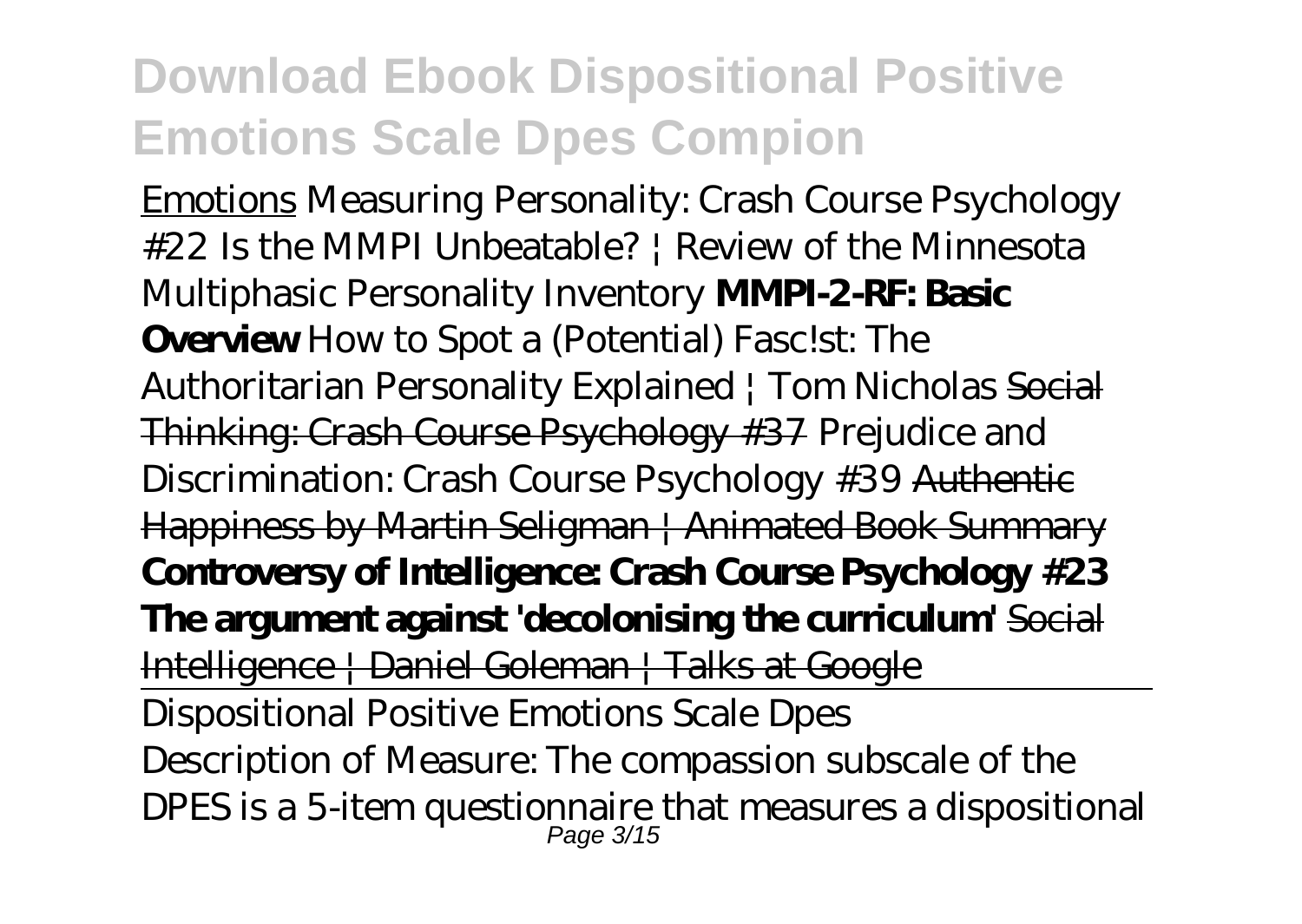tendency to feel compassion toward people in general. Respondents report their level of agreement with each item on a 7-point Likert-type scale ranging from 1 (strongly disagree) to 7 (strongly agree).

#### DISPOSITIONAL POSITIVE EMOTIONS SCALE (DPES) –COMPASSION ...

Description: The Dispositional Positive Emotion Scale consists of seven subscales (joy, contentment, pride, love, compassion, amusement and awe) that measure ones dispositional tendencies to feel positive emotions towards others in their daily lives. Number of items: 38 items total; seven 5- or 6-item scales. Page 4/15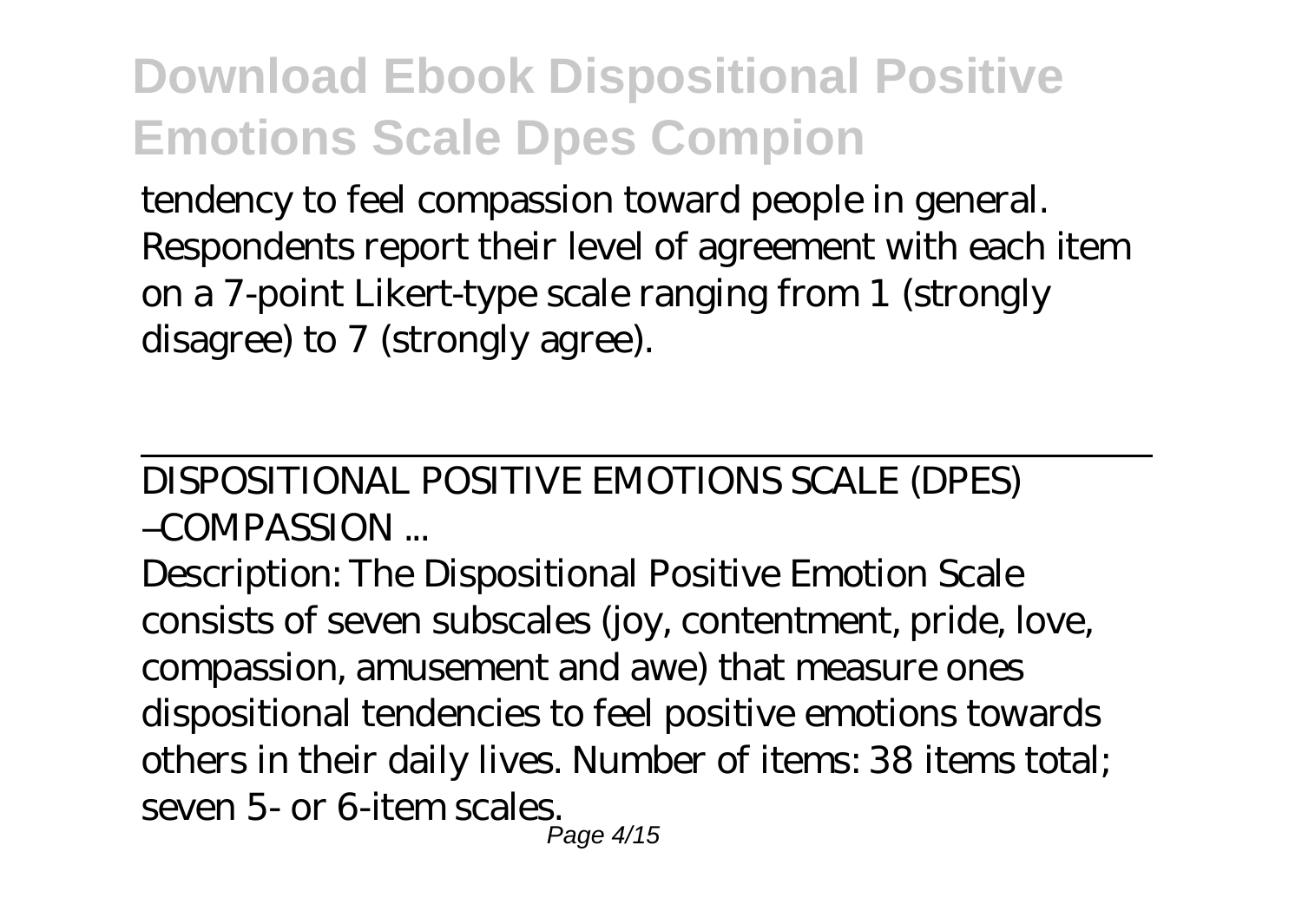Dispositional Positive Emotion Scale (DPES) – Lee Kum ... The Dispositional Positive Emo- tion Scale (DPES) is a wellvalidated self-report measure of the trait-like tendency to feel several distinct positive emotions includ- ing joy, contentment, pride, love, compassion, amusement, and awe on an enduring, trait-level basis (Shiota, Keltner & John, 2006).

Dispositional Positive Emotion Scale (DPES) [Gilad Feldman ... Dispositional Positive Emotions Scale Dpes Compassion Author: s2.kora.com-2020-10-14T00:00:00+00:01 Subject: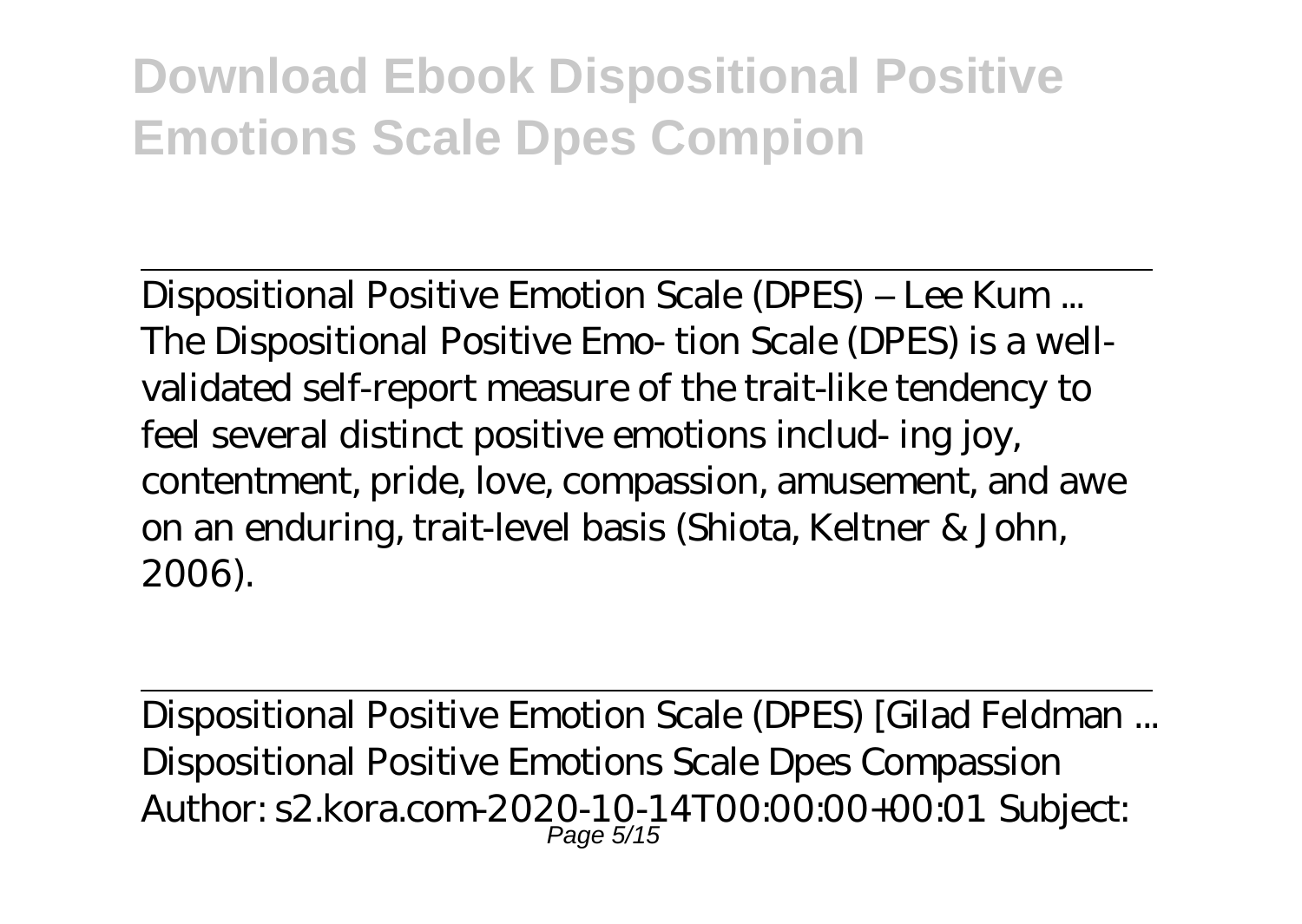Dispositional Positive Emotions Scale Dpes Compassion Keywords: dispositional, positive, emotions, scale, dpes, compassion Created Date: 10/14/2020 10:56:06 AM

Dispositional Positive Emotions Scale Dpes Compassion DISPOSITIONAL POSITIVE EMOTIONS SCALE (DPES) –CONTENTMENT SUBSCALE. Reference: Shiota, M. N., Keltner, D., & John O. P. (2006). Positive emotion dispositions differentially associated with Big Five personality and attachment style. Journal of Positive Psychology, 1, 61-71. Description of Measure: The contentment subscale of the DPES is a 5-item questionnaire that measures a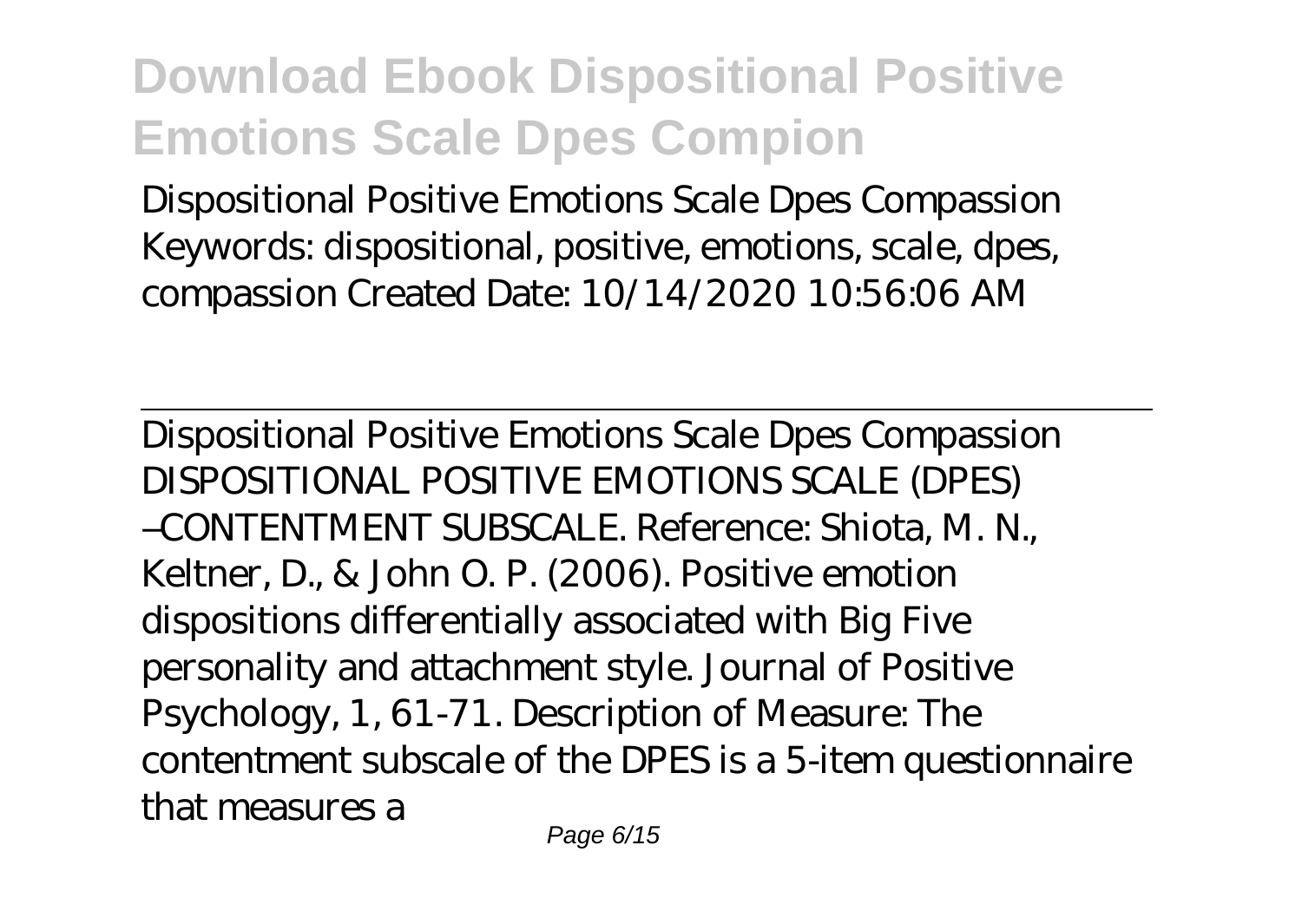DISPOSITIONAL POSITIVE EMOTIONS SCALE (DPES)  $-CONTENTMENT$ 

The Dispositional Positive Emotions Scale (DPES) 50 is a 38-item Likert scale with a 7-point response format (with response anchors at 1 "Strongly disagree", 4 "Neither agree nor disagree", and 7 "Strongly agree") that is scored into seven sub-scales (joy, content, pride, love, compassion,

Dispositional Positive Emotions Scale Dpes Compassion DISPOSITIONAL POSITIVE EMOTIONS SCALE (DPES) Page 7/15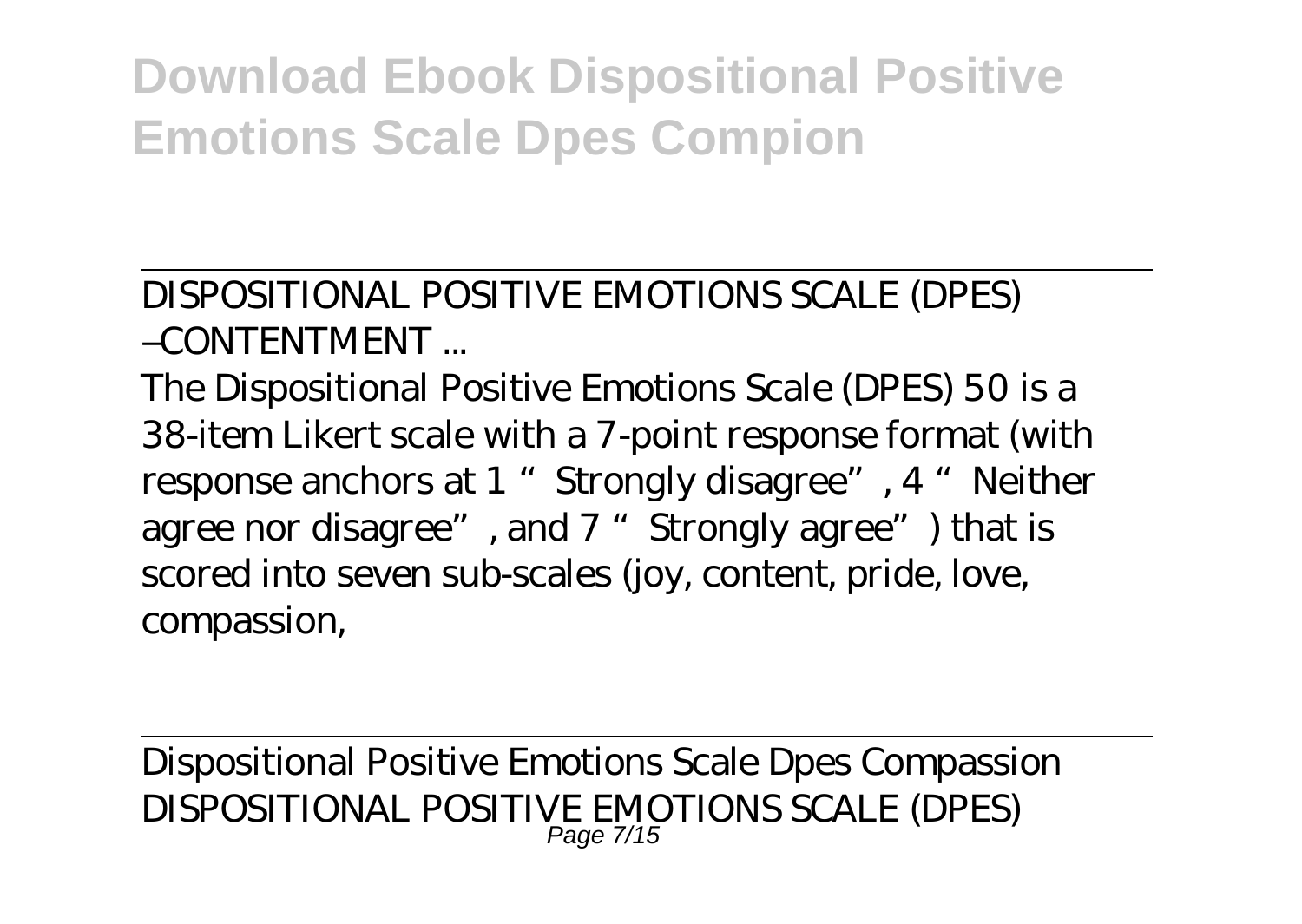–AMUSEMENT SUBSCALE. Reference: Shiota, M. N., Keltner, D., & John O. P. (2006). Positive emotion dispositions differentially associated with Big Five personality and attachment style. Journal of Positive Psychology, 1, 61-71. Description of Measure: The amusement subscale of the DPES is a 5-item questionnaire that measures a

DISPOSITIONAL POSITIVE EMOTIONS SCALE (DPES) –AMUSEMENT ...

DISPOSITIONAL POSITIVE EMOTIONS SCALE (DPES) –AWE SUBSCALE. Reference: Shiota, M. N., Keltner, D., & John O. P. (2006). Positive emotion dispositions differentially associated with Big Five personality and attachment style.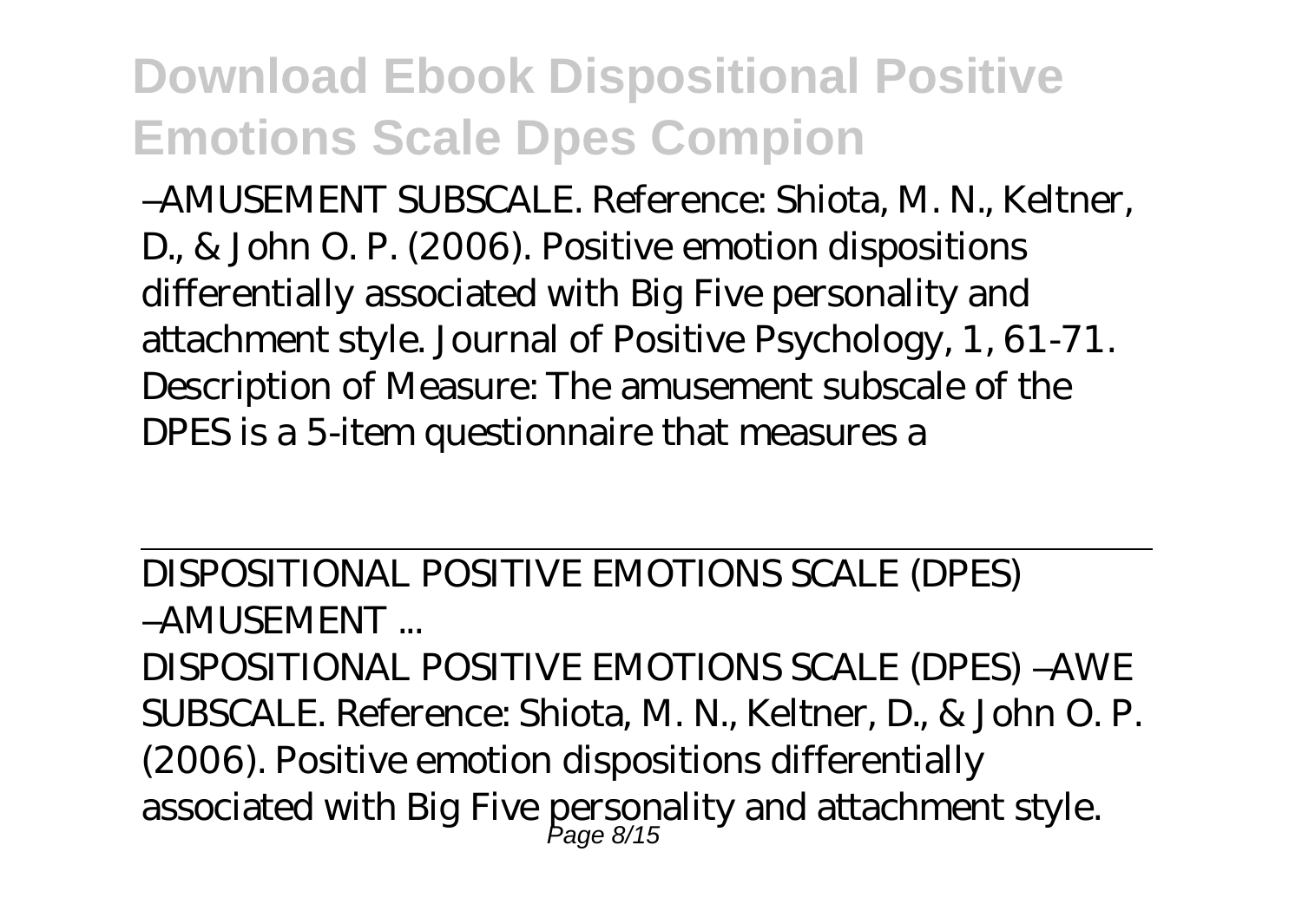Journal of Positive Psychology, 1, 61-71. Description of Measure: The awe subscale of the DPES is a 6-item questionnaire that measures a dispositional

DISPOSITIONAL POSITIVE EMOTIONS SCALE (DPES) –AWE SUBSCALE.

The Disposi- tional Positive Emotion Scales (DPES) questionnaire is a 38-item, self-report instrument with seven 5- or 6-item scales: joy, contentment, pride, love, compassion, amusement, and awe. DPES items are presented by scale in Appendix A; a mixed-item format is used in the instrument.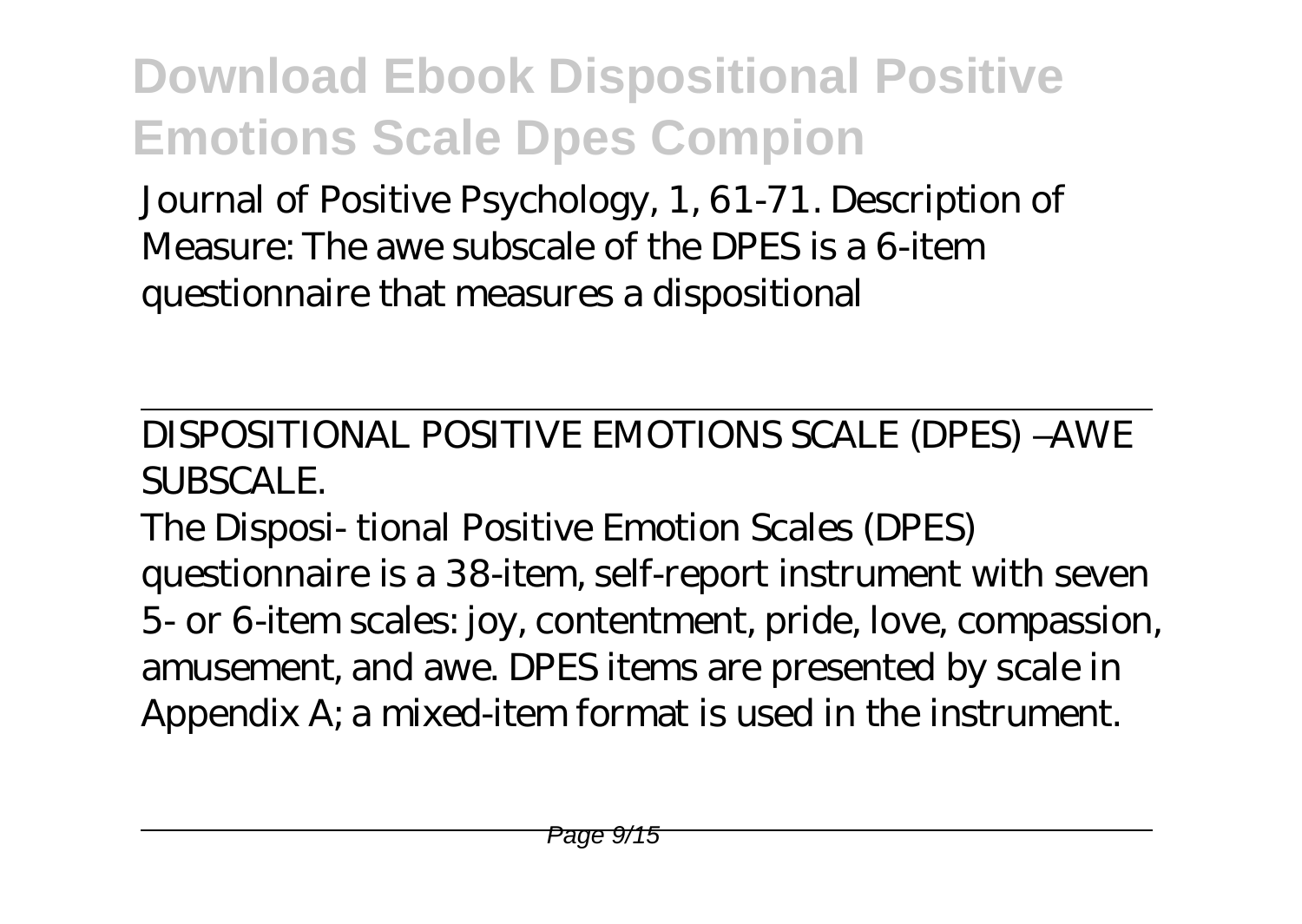Positive emotion dispositions differentially associated ... Each factor of the AWE-S is significantly correlated with the awe items of the modified Di erential Emotions Scale (mDES) and Dispositional Positive Emotion Scale (D-PES). Triggers, valence, and themes associated with awe experiences are reported.

The development of the Awe Experience Scale (AWE-S): A ... DISPOSITIONAL POSITIVE EMOTIONS SCALE (DPES) –LOVE SUBSCALE. Reference: Shiota, M. N., Keltner, D., & John O. P. (2006). Positive emotion dispos itions differentially associated with Big Five personality and attachment style. Journal of Positive Psychology, 1, 61-71.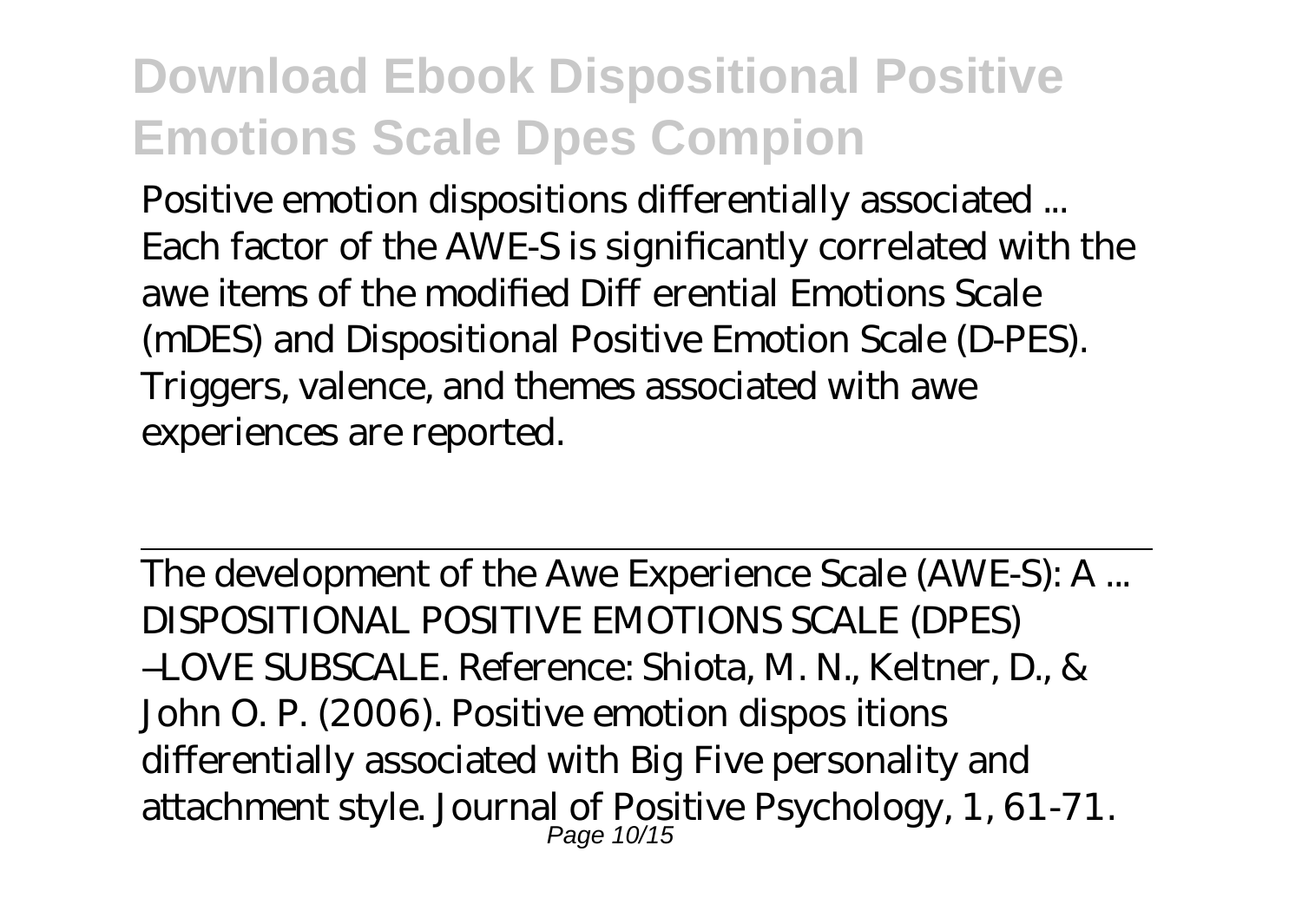Description of Measure:

#### DISPOSITIONAL POSITIVE EMOTIONS SCALE (DPES)  $-$ LOVE SUBSCALE

dispositional positive emotions scale (dpes) –compassion ... Description: The Dispositional Positive Emotion Scale consists of seven subscales (joy, contentment, pride, love, compassion, amusement and awe) that measure ones dispositional tendencies to feel positive emotions towards

Dispositional Positive Emotions Scale Dpes Compassion ... The Dispositional Positive Emotions Scales (DPES) are seven Page 11/15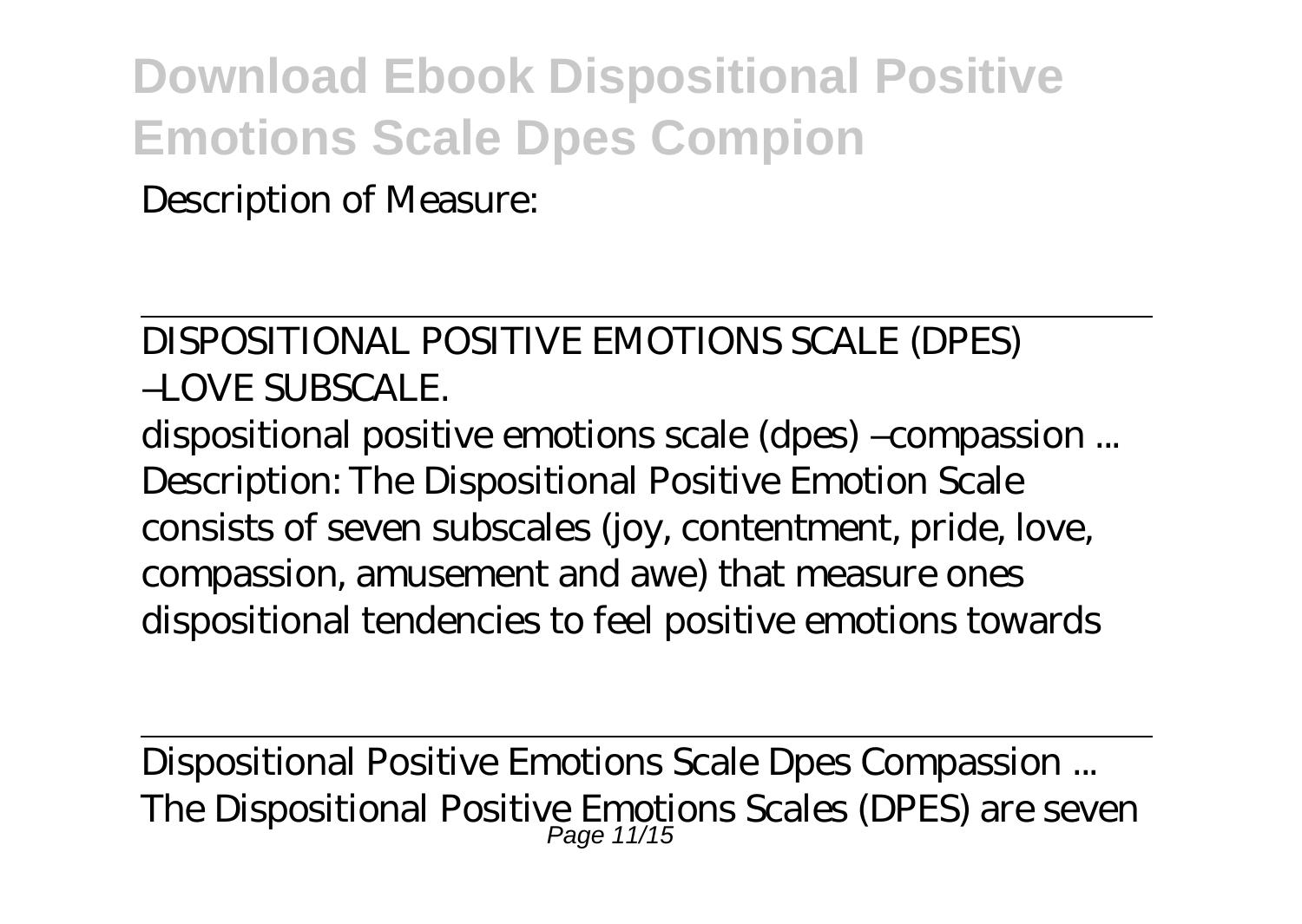separate research scales that measure joy, awe, amusement, pride, contentment, compassion, and love.

Measuring Positive Emotions: an Examination of the ... Abstract The Dispositional Positive Emotions Scales (DPES) are seven separate research scales that measure joy, awe, amusement, pride, contentment, compassion, and love. Despite widespread use of these scales, no comprehensive examination of the psychometric properties of DPES scores has been conducted.

Measuring Positive Emotions: an Examination of the ...<br>Page 12/15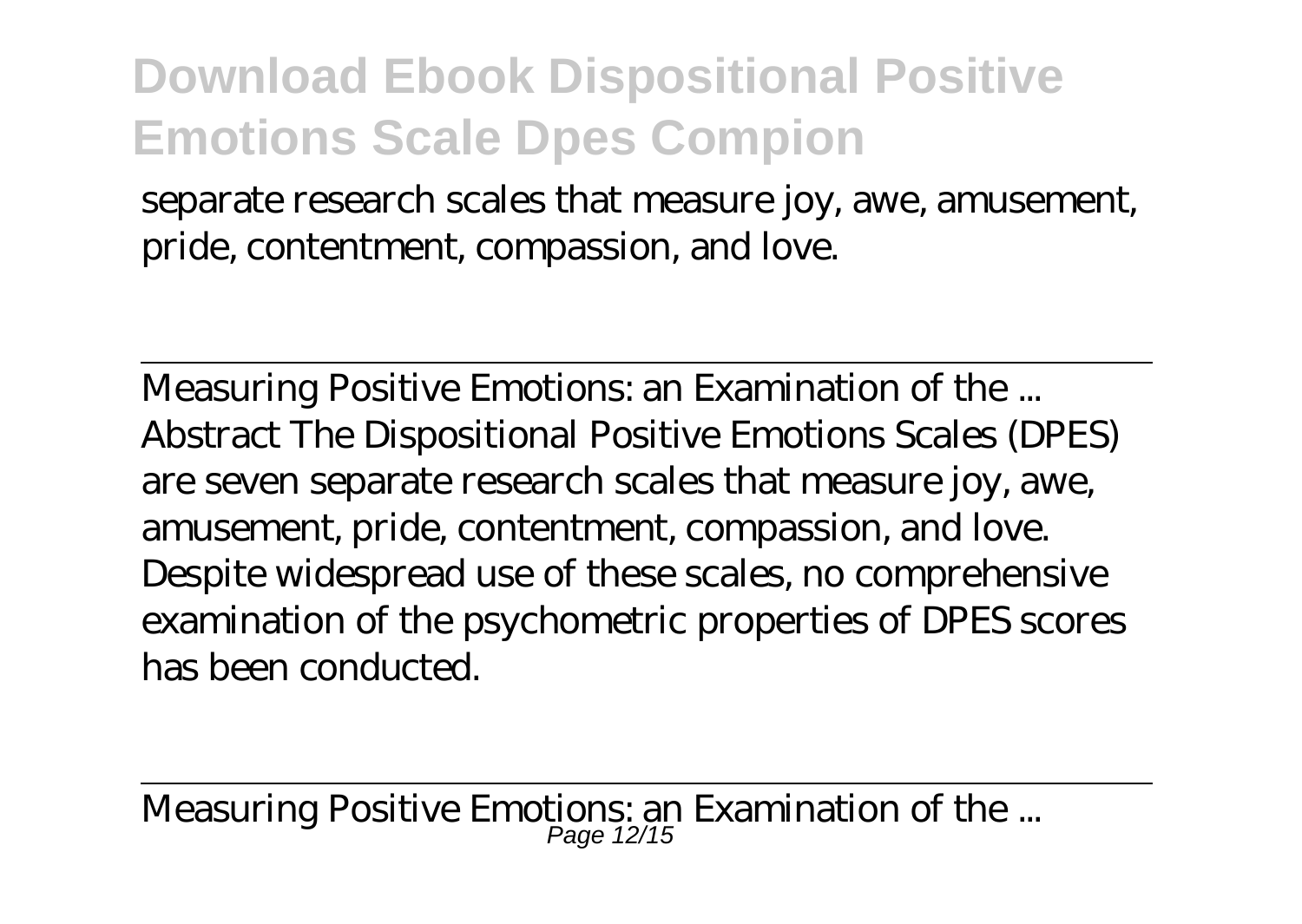This study aimed to examine the relations between character strengths and dispositional positive emotions (i.e. joy, contentment, pride, love, compassion, amusement, and awe).

Are Only Emotional Strengths Emotional? Character ... Dispositional positive emotion scales (Shiota et al., 2006) The Dispositional Positive Emotion Scales (DPES) questionnaire developed within the aforementioned theoretical framework is a self-report instrument composed of 38-item, with seven sub-scales: joy (6 items), contentment (5 items), pride (5 items), love (6 items), compassion (5 items), amusement (5 items), and awe (6 items).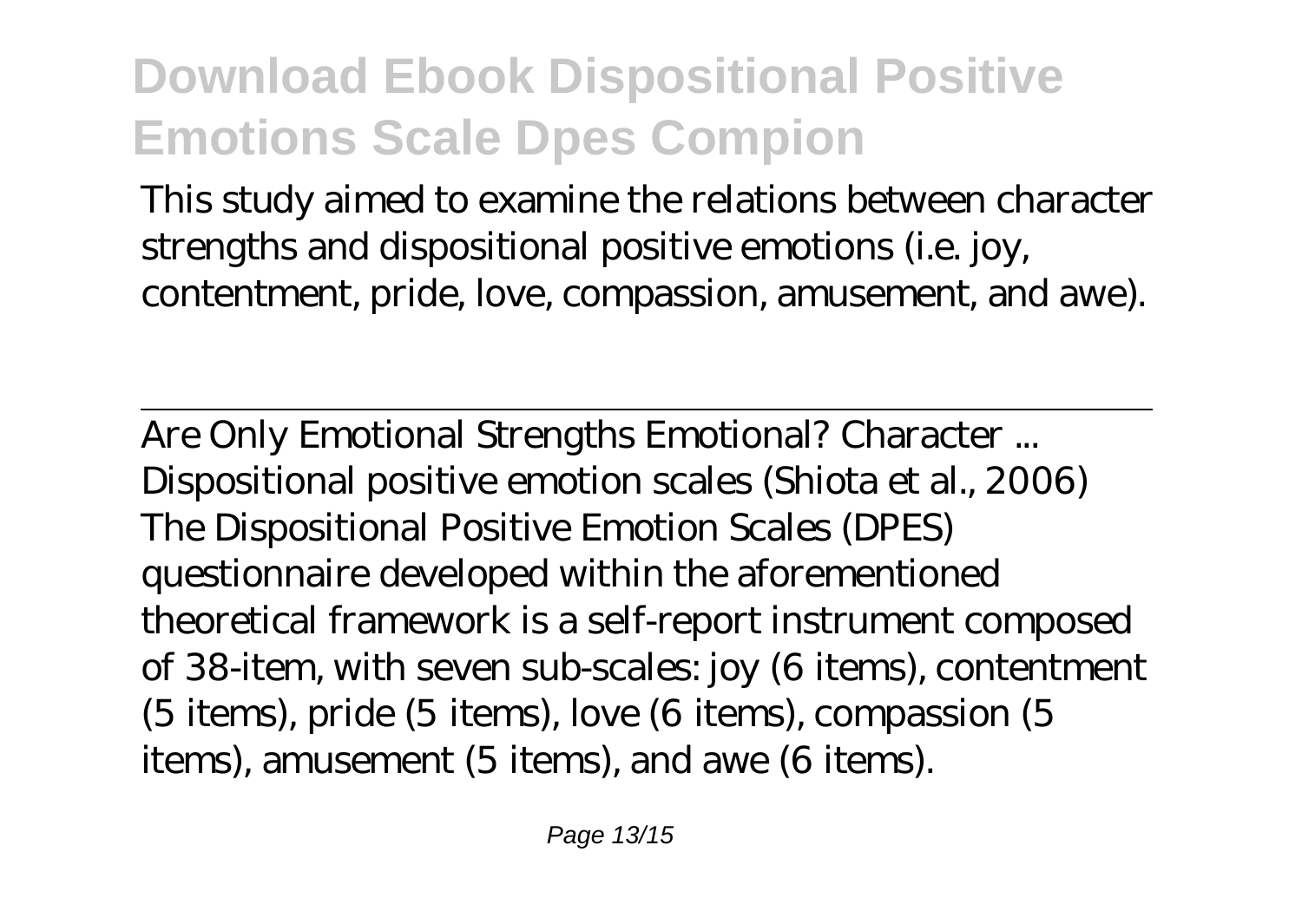The Validity and Reliability of the Turkish Version of the ... Dispositional Positive Emotion Scale. Miscellaneous » Unclassified. Add to My List Edit this Entry Rate it: (1.00 / 1 vote) Translation Find a translation for Dispositional Positive Emotion Scale in other languages: Select another language: - Select - **Chinese** - Simplified

DPES - Dispositional Positive Emotion Scale Dispositional Positive Emotion Scale (DPES) The DPES (13) is a 38-item self-report instrument with seven 5- or 6-item scales for distinct trait positive emotions.